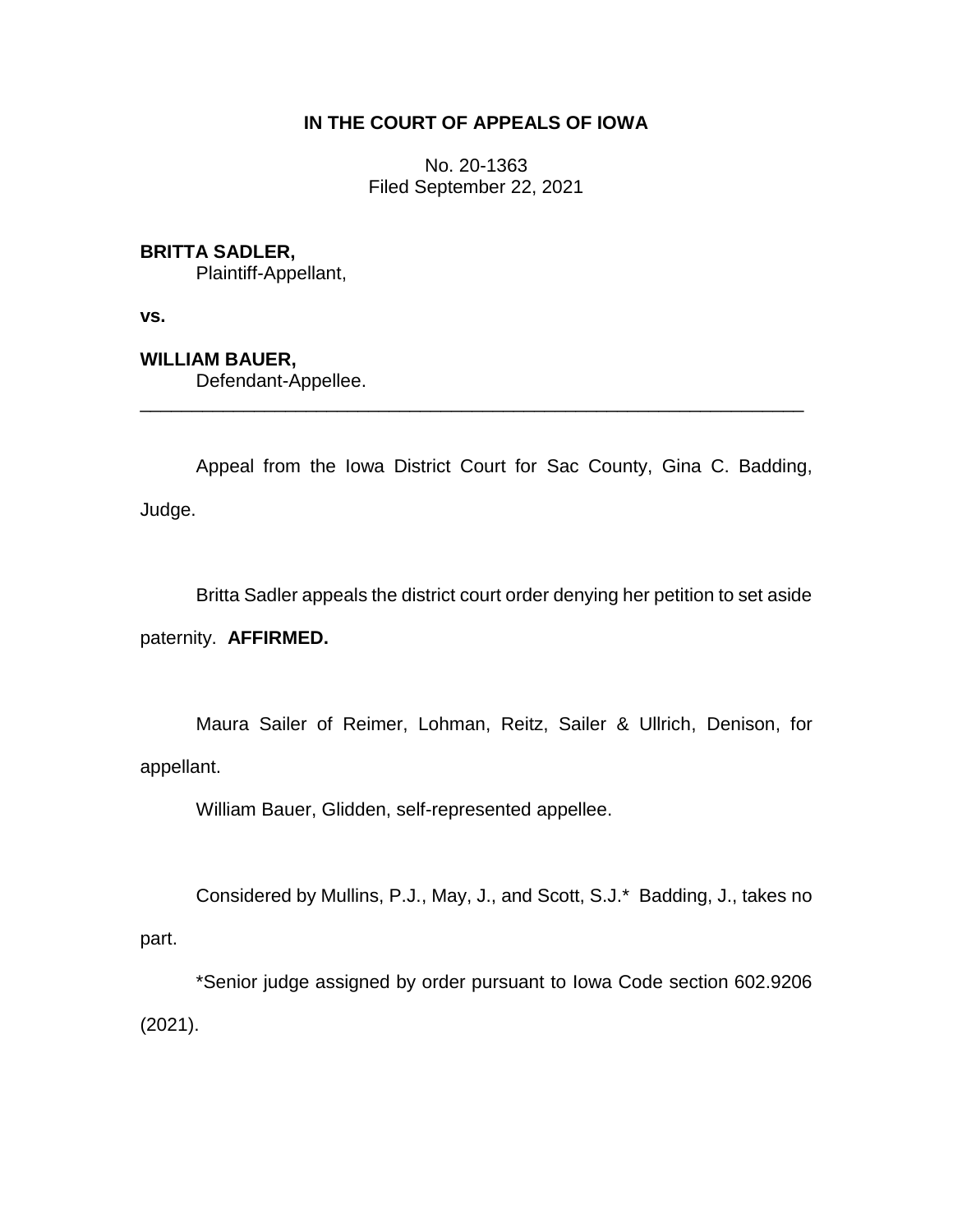**MAY, Judge.**

Britta Sadler appeals the district court's denial of her petition to disestablish William Bauer's paternity pursuant to Iowa Code section 600B.41A(3)(f) (2019). We affirm. *See In re Hendrickson*, No. 13-0540, 2013 WL 6388649, at \*1 (Iowa Ct. App. Dec. 5, 2013) (noting our review is for corrections of errors at law, relying on *Callender v. Skiles*, 591 N.W.2d 182, 184 (Iowa 1999)); *see also Dye v. Geiger*, 554 N.W.2d 538, 539 (Iowa 1996) ("That means, of course, we are bound by the district court's factual findings that are supported by substantial evidence.").

Britta is M.M.B.'s mother. M.M.B. was born in 2014. Britta met William in 2016. They began dating in 2017. In spring 2018, "after William had been living" with Britta, M.M.B., and Britta's other daughter "for a few months, Britta and William signed a paternity affidavit pursuant to Iowa Code section 252A.3A." By doing so, Britta and William "established William as" M.M.B.'s father. "They did this even though they both knew William was not the biological father."

Britta testified her relationship with William was "good" before they signed the affidavit. But after the affidavit was signed, she claimed, the relationship changed. He became abusive. After a particularly bad night in October 2019, William and Britta separated. William has not seen or talked to M.M.B. since then.

In November, Britta filed a petition to overcome paternity pursuant to Iowa Code section 600B.41A, which provides in relevant part:

3. Establishment of paternity may be overcome under this section if all of the following conditions are met:

f. The court finds all of the following:

. . . .

(1) That the conclusion of the expert as disclosed by the evidence based upon blood or genetic testing demonstrates that the established father is not the biological father of the child.

2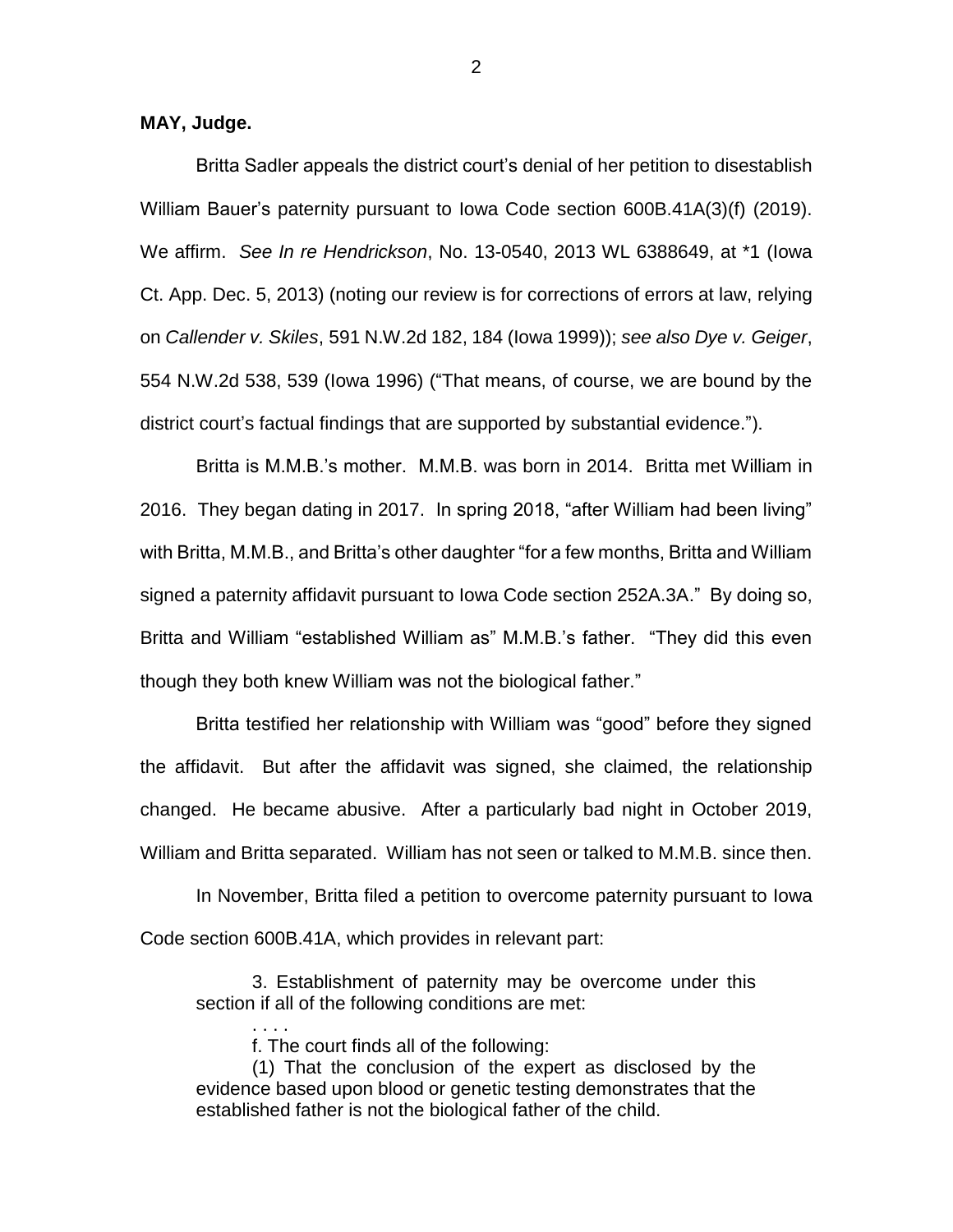(2) If paternity was established pursuant to section 252A.3A, the signed affidavit was based on fraud, duress, or material mistake of fact, as shown by the petitioner.

Genetic testing then confirmed what the parties already knew—there was a zero percent chance William was the biological father of M.M.B. So the case proceeded to trial on the question of whether—in the words of section 600B.41A(3)(f)(2)—the "signed affidavit was based on . . . duress." The district court concluded it was not. Accordingly, the court denied Britta's petition. Britta then filed a motion to amend and enlarge. She claimed (1) the affidavit had been based on fraud against her;<sup>1</sup> (2) the affidavit had been based on fraud against "the state, the biological father, and the child"; and, moreover, (3) section 600B.41A is unconstitutional. The district court denied the motion. This appeal followed.

We conclude Britta has not shown reversible error. And we have little to add to the district court's thoughtful, well-written orders. In brief summary, we conclude: (1) substantial evidence supports the district court's finding that the affidavit was not based on duress; (2) substantial evidence supports the district court's finding that the affidavit was not based on fraud against Britta; (3) we agree with the district court that Britta's claims of fraud against others are foreclosed by our decision in *Hendrickson*, 2013 WL 6388649, at \*4; (4) although *Henrickson* is unpublished, we see no good grounds to abandon it, *see State v. Shackford*, 952 N.W.2d 141, 149–50 (Iowa 2020) (McDonald, J., dissenting) ("The mere fact that

 $\overline{a}$ 

<sup>&</sup>lt;sup>1</sup> The district court noted a question as to whether Britta's fraud claims were properly before the court. Her petition raised only the issue of duress, not fraud. In ruling on Britta's motion to amend and enlarge, however, the district court assumed "without deciding that Britta's reference in her closing argument was sufficient to present" the fraud issue. We follow the same path.